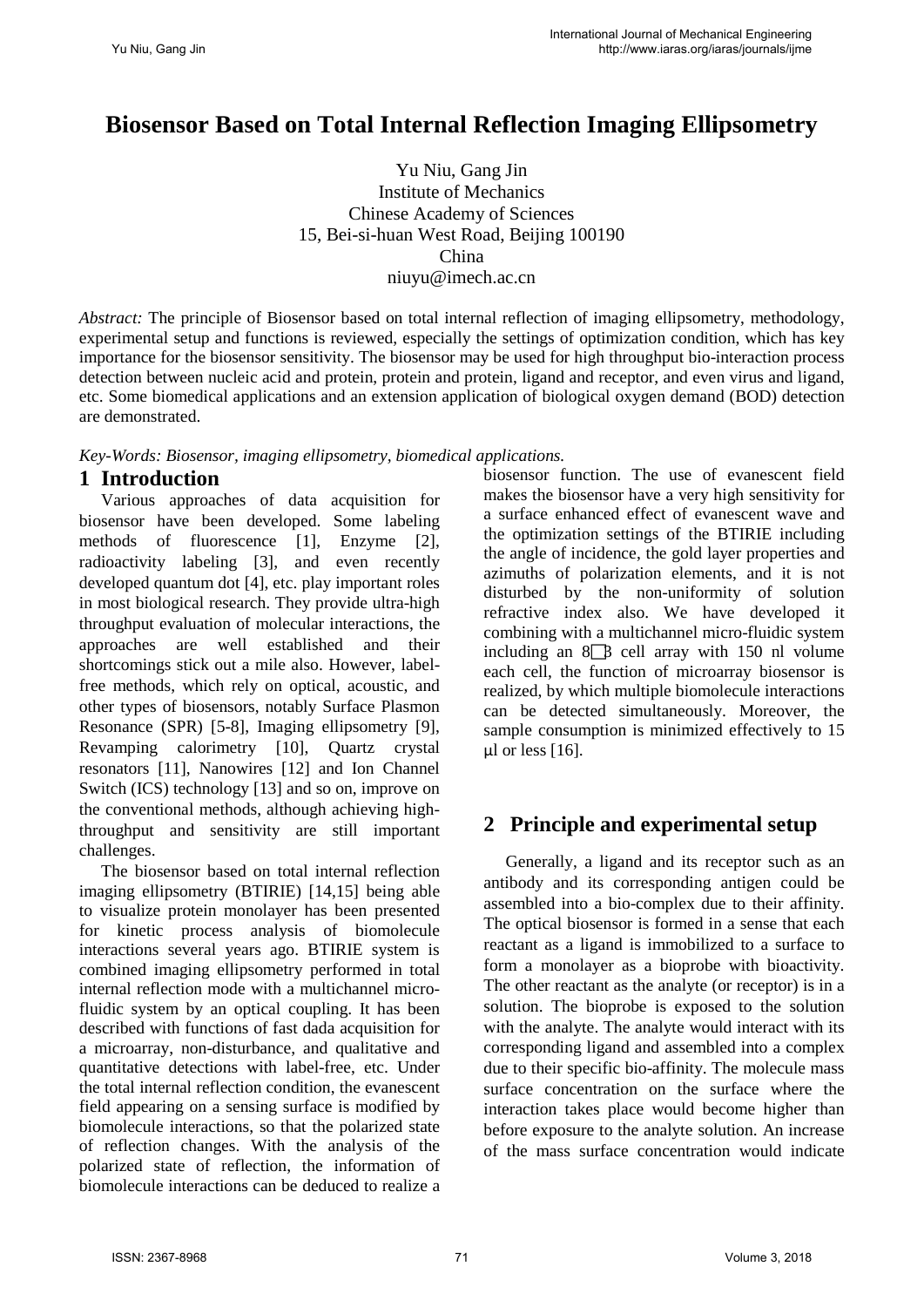that the solution contains some amount of the receptor against the ligand on the surface.

In the optical system, a coupling prism is used for the internal reflection. The incident angle of the BTIRIE is fixed and it is larger than the total internal reflection angle. An evanescent wave appears at the interface of the substrate and the tested solution. A micro-fluidic reactor array is combined with total internal reflection imaging ellipsometry [15]. It could be realized as an automatic analysis for protein interaction processes with real-time label-free method. The total internal reflection imaging ellipsometry system is performed in the internal reflection mode which the refractive index of the incident medium is larger than that of the reflecting medium and the incident angle is larger than the critical angle of total reflection. An evanescent wave field appears in the reflecting medium which is used to measure biomolecule interaction. The prism contacted with a glass slide is used to realize the internal reflection. The other side of the slide is coated with a thin gold film as a substrate for ligand immobilization and contacted a tested solution. The probe beam passes through a polarizer, compensator, perpendicularly into the window of glass prism and finally onto the gold film. Under the total internal reflection, the evanescent wave field appears on the substrate surface, which is modified by depositions of biomolecule layers on the surface, so that the polarization state of reflection is modified.



Fig.1 Schematic diagram of the total internal reflection imaging ellipsometry biosensor. The Xe lamp and various filters are used as a spectroscopic light source. The light is guided with a fiber to the optical passage of the polarizer and compensator, and perpendicularly propagates to the prism and finally onto the sensing surface. The micro-fluidic reactor array contacts the gold surface immobilized with ligand for biomolecule interaction. When the incident angle is larger than the critical angle, the evanescent wave appears at the sensing surface for

detect biomolecule interaction. The reflection light passes the analyzer to be imaged by CCD camera.  $[15]$ 

With the analysis of the polarized state of reflection, the information of these biomolecule layers could be deduced to realize a biosensor function. The use of evanescent wave field makes measurements not disturbed by the refractive index, non-uniformity and flow of solution. With a microfluidic system including an 8×3 cell array with 100 nl volume each cell, the function of microarray biosensor is realized, by which multiple biomolecule interaction process could be measured in a real time experiment model.

### **3 SOME APPLICATIONS**

The purpose of the optimization is to find out the optimal setting for the analyte to be detected with a high sensitivity and a wide detection range of target biomolecule concentration. An experiment is performed to verify the performance improvement of the biosensor. It concerns the quantitative detection of Hepatitis B surface antigen (HBsAg).

The incident angle is 59°. The wavelength is 600nm. The azimuths of the polarizer and the analyzer are 122° and 44°, respectively, according to the optimization setting. The temperature of the CCD during the detection is -70°. The pre-gain of the CCD is 2 and the dynamic range in grayscale is from 0 to 65535.

The SF10 glass slide prepared by the evaporation of 2 nm chromium on the surface and 30 nm gold layer is used as the substrate. The gold slide is immersed into MUA- ethanol solution for at least 18 hours, followed by a thorough rinsing with both ethanol and de-ionized water. The MUA monolayer with carboxyl group is self-assembled on the gold surface. The gold surface with carboxyl group on is activated with NHS and EDC then rinsed with PBS buffer. The Hepatitis B surface antibody (HBsAb) is used as the ligand and covalently immobilized on the gold surface with carboxyl group for 10 min. The surface is rinsed for about 6 min. to remove unbound molecules. Then it is blocked with blocking buffer for 10min., and rinsed with PBS buffer for 6 min. The HBsAg is diluted with PBS buffer into various concentrations from 0 to 250 ng/ml and incubated with ligand for interactions upon their affinity for 15 min. The whole dynamic process of the interaction between HBsAb and HBsAg is shown in Fig.2, where is shown an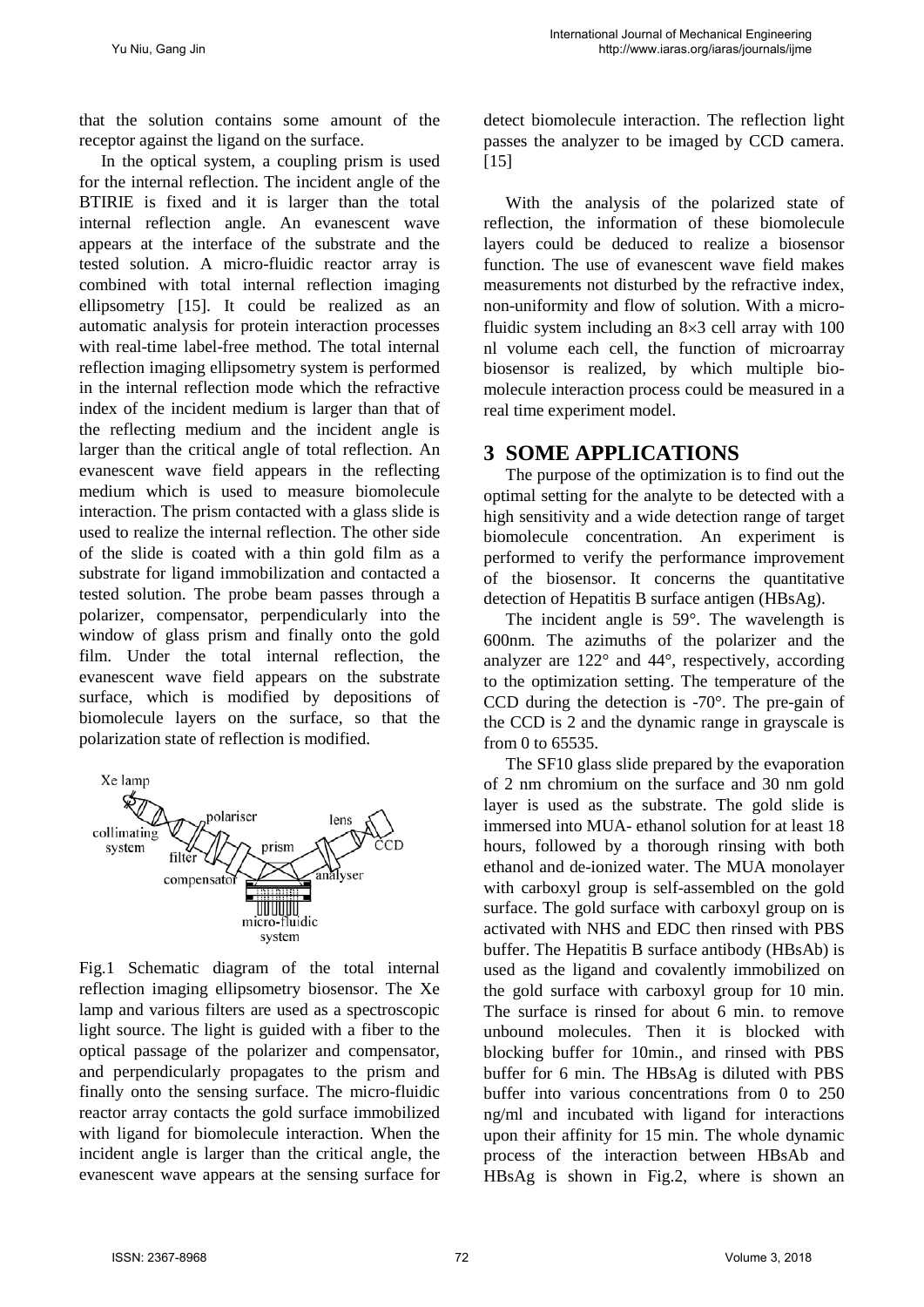average result over each sensing area at least 100 pixels in each cell in the array. The curves in Fig.2 are zoomed into "region 7" and "region 8" to show the dynamic process of the interaction in detail on the surface. Curves from "a" to "g" correspond to HBsAg concentrations of 0, 8, 16, 32, 63, 125, 250ng/ml. The data in "region 8" is averaged over the last 600 s, as indicated in the Fig.2.



Fig.2 Real-time curves of the dynamic process for the Hepatitis B virus surface antigen binding with Hepatitis B surface antibody in various concentrations. The 1st region is the baseline; the 2nd region - NHS-EDC activation of carboxyl group assembled on the gold substrate; 3rd - PBS rising; 4th - HBsAb immobilization on the gold-coated substrate surface; 5th - PBS rinsing, 6th - blocking , 7th - PBS rinsing and 8th - HBsAg binding with its antibody. Curves a-h are for Hepatitis B virus surface antigen concentrations of 0,8, 16, 32, 63, 125, 250ng/ml [18].

The results of the experiment show the improvement of the sensitivity and the detection limit of the BTIRIE.

The normalized transduction signal versus the concentrations of HBsAg obtained from the previous biosensor system and the improved system is shown in Fig.3. The slope of the regressive curve is  $6\times10-6$  and  $5\times10-5$ , respectively, which are taken as the sensitivity of the biosensor system. Obviously, the sensitivity is improved by almost one order.



Fig.3 The normalized transduction signal versus the concentration of HBsAg. The zoomed curve represents the data obtained by the biosensor after optimization [18].

The kinetic results of HBsAb reacting with various concentrations of HBsAg obtained with the previous system and the improved system are compared. The previous biosensor system with the wavelength set as 633 nm and the imaging device is the video CCD camera (Sony XC-ST30 CCD B/W video camera). The detection limit of the previous biosensor is 400ng/ml, as being affected by the noise. The signal can hardly be distinguished when the concentration is lower than the detection limit. The performance of detection limit is improved from 400ng/ml to 8ng/ml by optimizing the setting of the wavelength, the azimuth setting of the polarizer and the analyzer as well as by using the cool CCD. The detection limit in the improved biosensor system is enhanced by about 50 times.

The applications is not limited to biomolecule interaction, but the mimic cell of giant lipid vesicles (GUVs) interacting with an adhesive surface coated with poly-l-lysine is investigated by the biosensor [19]. The adhesion of GUVs on the adhesive surface is regulated by the concentration of the poly-l-lysine coating, the pH of the vesicle suspension, and the flow rate of the suspending fluid. The biosensor detects very clearly and sensitively GUV adsorption, flattening, rupture, and de-adhesion, all these behaviours, which show that the setting of the BTIRIE biosensor, optimized for molecular sensing can be extended to GUV sensing. This work paves the way to develop a new sensitive high-throughput, low-consumption and low-cost biosensor technology for micron-size objects such as cells, capsules and liposomes.